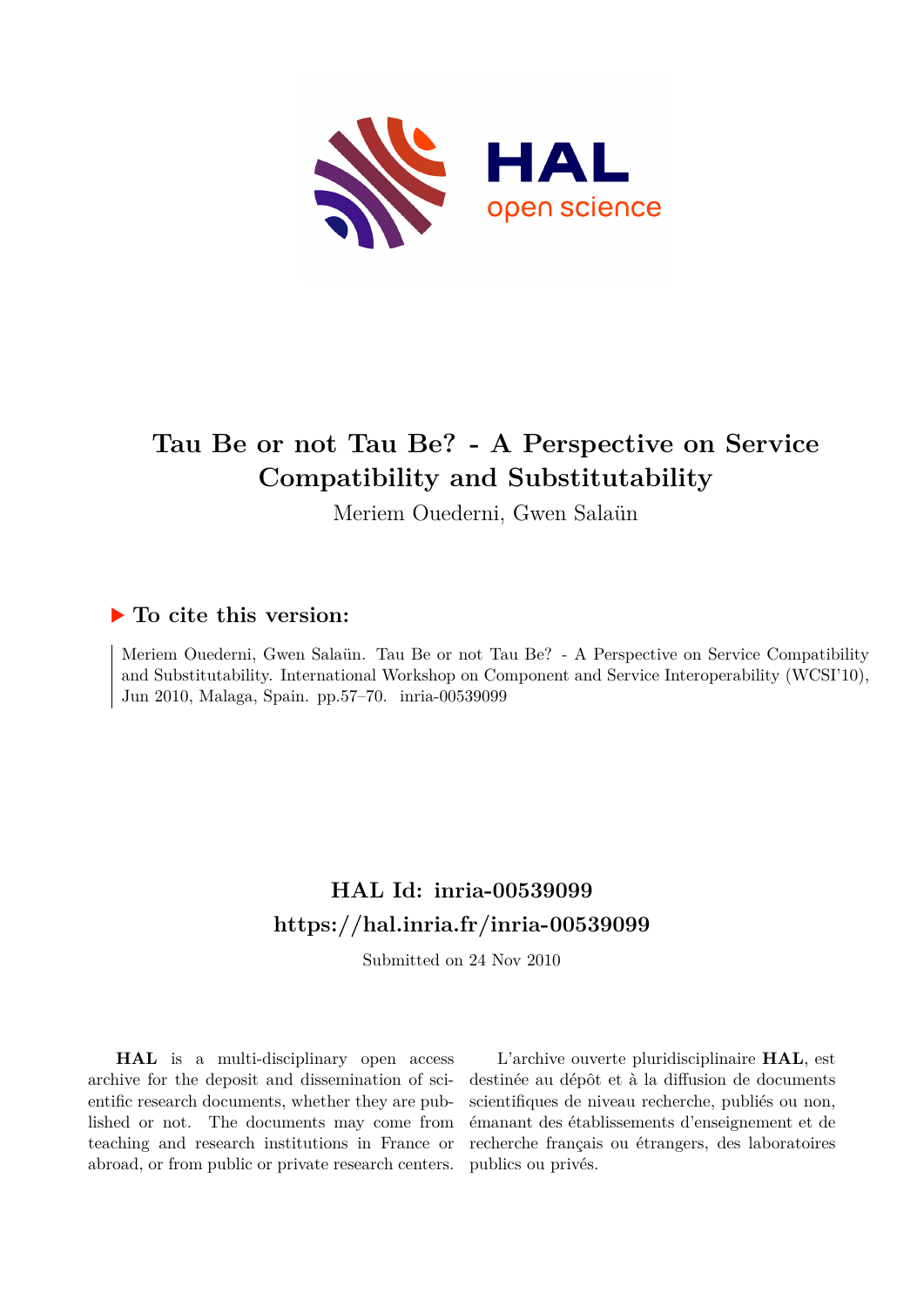# **Tau Be or not Tau Be? A Perspective on Service Compatibility and Substitutability**

Meriem Ouederni University of Málaga, Spain meriem@lcc.uma.es

Gwen Salaün Grenoble INP–INRIA–LIG, France Gwen.Salaun@inria.fr

One of the main open research issues in Service Oriented Computing is to propose automated techniques to analyse service interfaces. A first problem, called compatibility, aims at determining whether a set of services (two in this paper) can be composed together and interact with each other as expected. Another related problem is to check the substitutability of one service with another. These problems are especially difficult when behavioural descriptions (*i.e.*, message calls and their ordering) are taken into account in service interfaces. Interfaces should capture as faithfully as possible the service behaviour to make their automated analysis possible while not exhibiting implementation details. In this position paper, we choose Labelled Transition Systems to specify the behavioural part of service interfaces. In particular, we show that internal behaviours ( $\tau$  transitions) are necessary in these transition systems in order to detect subtle errors that may occur when composing a set of services together. We also show that  $\tau$  transitions should be handled differently in the compatibility and substitutability problem: the former problem requires to check if the compatibility is preserved every time a  $\tau$  transition is traversed in one interface, whereas the latter requires a precise analysis of <sup>τ</sup> branchings in order to make the substitution preserve the properties (*e.g.*, a compatibility notion) which were ensured before replacement.

## **1 Introduction**

The definition of Interface Description Languages (or contract languages) which provide a good tradeoff between expressiveness and abstraction level is not a recent research topic. With the advent of Component-Based Software Engineering in the 90s, many works were dedicated to the design of such languages, see for instance [\[4,](#page-12-0) [1,](#page-12-1) [11,](#page-13-0) [29\]](#page-14-1). This work took a new breath with the recent venue of (Web) services. Indeed, although the black-box nature of components can be source of discussion [\[9,](#page-13-1) [25,](#page-13-2) [30\]](#page-14-2), this is not the case of services since they are deployed and available on-line, therefore their internal implementation has no reason to be accessible to users.

Existing IDLs distinguish four interoperability levels [\[2\]](#page-12-2): signature, behaviour (or interaction protocol), semantics, and quality of service. In this paper, we focus on the behavioural description level. This level has often been emphasised as crucial [\[29,](#page-14-1) [12\]](#page-13-3) because an *a-priori* knowledge of every service control flow is essential to avoid *a-posteriori* erroneous executions (such as deadlock) of a set of interacting services. In the services area, several notations (Petri nets, transition systems, process algebras, state diagrams, etc.) have already been proposed to specify the behavioural part of service interfaces. Here, we have chosen Labelled Transition Systems which is a simple yet expressive model often used as semantic foundation to higher-level formalisms. In this model, we also consider internal or non-observable behaviours using  $\tau$  transitions. Internal behaviours are important because analysing service interfaces may show that they will interact correctly if observable behaviours only are considered whereas they will actually behave erroneously due to internal behaviours. These  $\tau$  transitions correspond to abstractions of pieces of code (*e.g.*, conditions involving variables and functions). This information may be preserved

Cámara, Canal, and Salaün (Eds.) Component and Service Interoperability (WCSI10) EPTCS 37, 2010, pp. 57[–70,](#page-14-0) doi[:10.4204/EPTCS.37.5](http://dx.doi.org/10.4204/EPTCS.37.5)

C M. Ouederni & G. Salaün This work is licensed under the [Creative Commons](http://creativecommons.org) [Attribution](http://creativecommons.org/licenses/by/3.0/) License.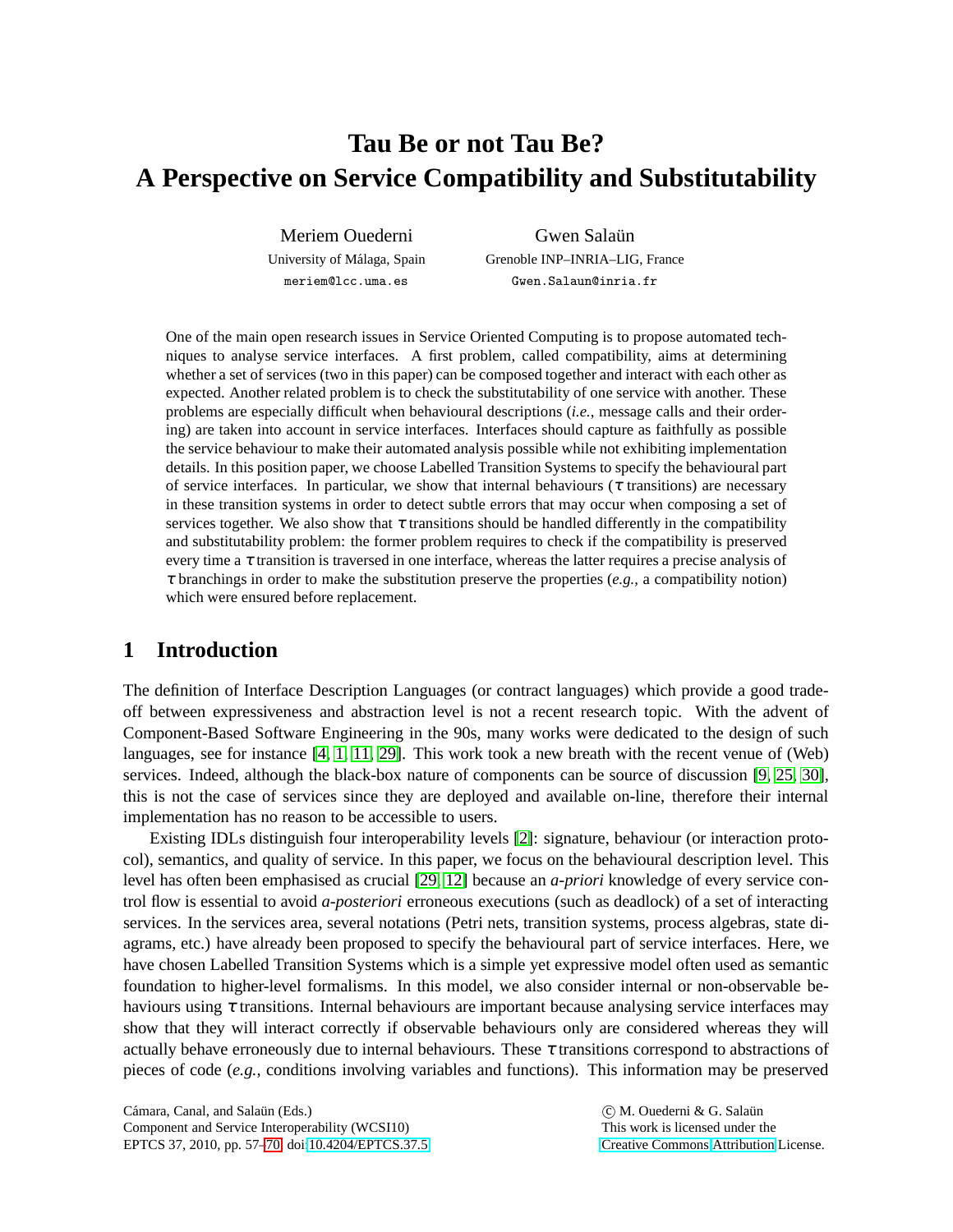and may help the designer who wants to compose a set of services together. However, as far as automatic approaches are concerned, the analysis of such conditions is difficult because it deserves to have a full understanding of types and functions used in those guards.

Once the interface model is defined, several issues have to be worked out and are still actively studied in the service research community: service discovery, automatic composition, validation and verification, adaptation, etc. Here, we focus on two problems (related to one another) referred to as service compatibility and substitutability (or replaceability). The first problem aims at checking whether two (or more) services are *compatible*, that is can interact *properly* until reaching a correct termination state. Several notions of behavioural compatibility have already been proposed in the literature. In this paper, we will use three notions for illustration purposes, namely deadlock-freeness [\[11\]](#page-13-0), unidirectional-complementarity and unspecified-receptions [\[34,](#page-14-3) [7\]](#page-12-3). The second problem aims at checking if one service can be *substituted* with another while ensuring that the reconfigured system will behave *similarly* from a behavioural point of view.

Our goal in this paper is to focus on  $\tau$  transitions and first show that such transitions are necessary in interface models to avoid erroneous behaviours. Second, we will show that when checking compatibility and substitutability, these  $\tau$  transitions have to be handled *correctly*. One of the main objectives of this paper is to explain what is meant by *correctly* (or *properly*, *similarly*, which are adverbs used before in this introduction). In particular, their analysis is different from one problem to another. Compatibility requires to check that observable actions satisfy the compatibility notion every time an internal behaviour is traversed in one of the two involved services. On the other hand, the substitutability verification requires a precise analysis of  $\tau$  branchings in order to check that the new service behaves as its former version. We will illustrate our arguments throughout this paper with some simple examples.

Our objective is not to present some algorithms and tools to automate those checks. Such algorithms can be found in related papers, *e.g.*, [\[11,](#page-13-0) [1,](#page-12-1) [13\]](#page-13-4). As far as tool support is concerned, the compatibility check can be implemented using Maude [\[15\]](#page-13-5) as presented in [\[17\]](#page-13-6), and the substitutability check can be achieved using CADP [\[19\]](#page-13-7) and the Bisimulator tool [\[3\]](#page-12-4).

The rest of the paper is organized as follows. Section [2](#page-2-0) introduces our behavioural model of services. Section [3](#page-4-0) first presents some compatibility notions we use in this paper for illustration purposes, and then discuss the way  $\tau$  transitions should be handled. In Section [4,](#page-8-0) we tackle the substitutability problem, and present some solutions to check the substitutability of services with a special focus on  $\tau$  transitions. Finally, we overview existing works in Section [5](#page-11-0) and draw up some conclusions in Section [6.](#page-12-5)

### <span id="page-2-0"></span>**2 Model of Service Interfaces**

We assume that service interfaces are equipped both with a signature (set of required and provided operations) and a protocol represented by a *Symbolic Transition System* (STS) which is a Labelled Transition System (LTS) extended with value passing (data parameters coming with messages). More formally, an STS is a tuple  $(A, S, I, F, T)$  where: A is an alphabet which corresponds to the set of labels associated to transitions, *S* is a set of states,  $I \in S$  is the initial state,  $F \subseteq S$  is a nonempty set of final states, and  $T \subseteq S \backslash F \times A \times S$  is the transition relation. In our model, a *label* is either a  $\tau$  (internal action) or a tuple  $(m, d, pl)$  where *m* is the message name, *d* stands for the communication direction (either an emission !) or a reception ?), and *pl* is either a list of data terms if the label corresponds to an emission, or a list of variables if the label is a reception.

Notice that, using the STS model, a choice can be represented using either a state and at least two outgoing transitions labelled with observable actions (external choice) or branches of  $\tau$  transitions (in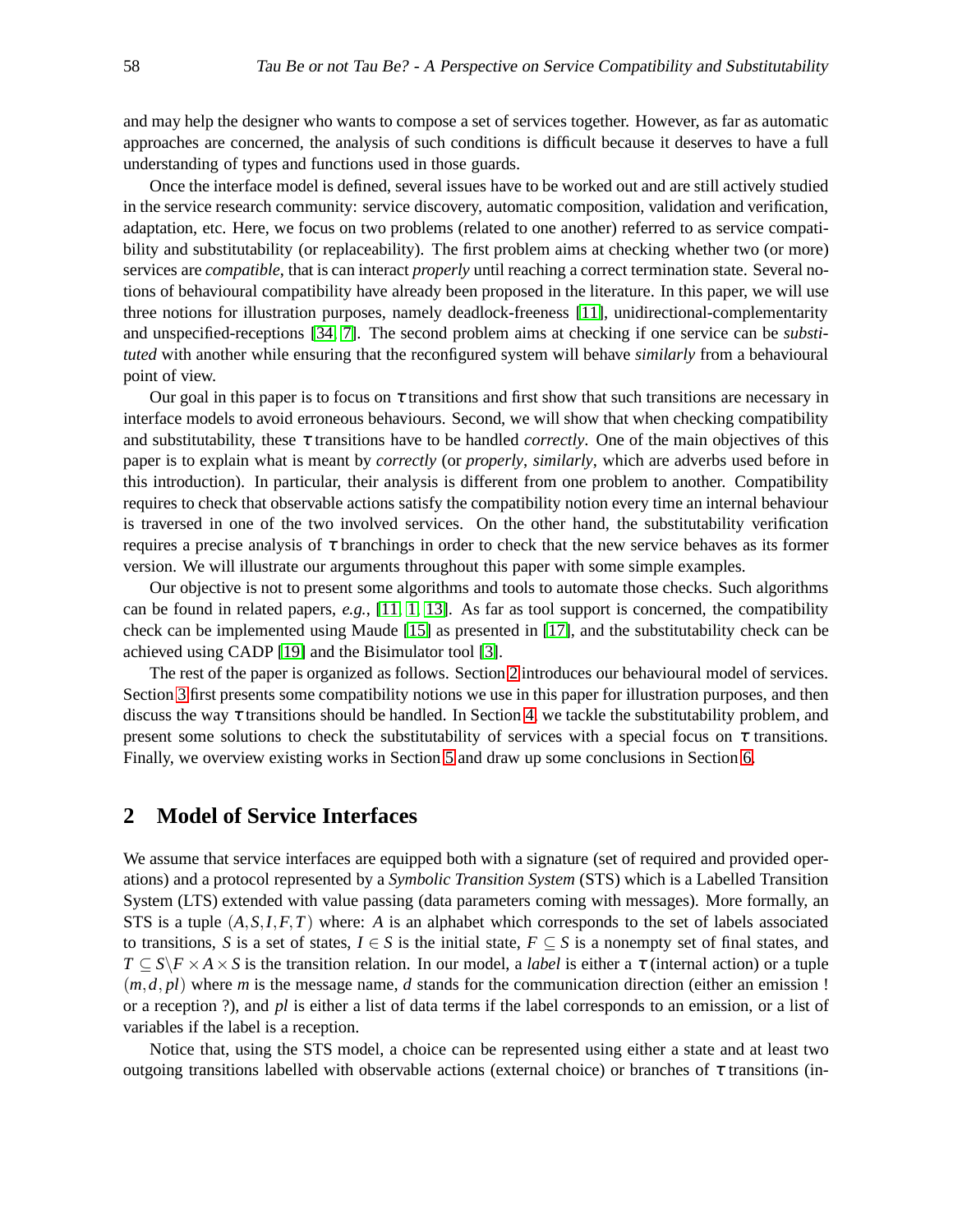ternal choice). Another possibility would be to keep choice conditions as part of the model (as done in Symbolic Transition Graph introduced in [\[24\]](#page-13-8)), and analyse them using subtyping relations, see [\[14\]](#page-13-9) for instance. However, in the general case, it is not possible to analyse boolean expressions used in guards because they can involve variables and functions, and at design-time, we do not know variable values. Therefore, there is no way to predict how a choice will behave at run-time. This is why choice or loop conditions are often made abstract and specified as  $\tau$  transitions in behavioural interfaces.

In our model, no transition can go out from a final state because, in (Web) services, an implementation explicitly defines a termination construct (*e.g.*, Terminate in BPEL), and therefore the corresponding transition system consists of a transition labelled with  $\tau$  followed by a final state. Such  $\tau$  transition can be minimized if it appears in a sequence ( $\tau$ -confluence), but this is not the case if it is involved in a branching structure (a state with several outgoing transitions).

Synchronizations between services respect a synchronous and binary communication model. Therefore, two services synchronize if one can evolve through an emission, the other through a reception, and both labels have the same message and matching parameters (same number of parameters with the same type and in the same order). Internal behaviour cannot be controlled because this corresponds to an independent evolution of a service, *i.e.*, a service can internally decide to change its state without any apparent or observable reason. The operational semantics of STS is formalised in [\[17\]](#page-13-6).

This model is simple yet offers a good abstraction level for describing and analysing service behaviours. Moreover, STSs can be easily derived from higher-level description languages such as Abstract BPEL, see for instance [\[18,](#page-13-10) [32,](#page-14-4) [10\]](#page-13-11) where such abstractions were used for verification, composition or adaptation of Web services. In the rest of the paper, we will describe service interfaces only with their corresponding STSs. Signatures can be deduced from the argument types appearing in STS labels.

**Internal Behaviours.** Service analysis could be worked out without taking into account their internal evolution because that information is not observable from its partners point of view (black-box assumption). However, keeping an abstract description of the non-observable behaviours while analysing services helps to find out possible interoperability issues. Indeed, although one service can behave as expected by its partner from an external point of view, interoperability issues may occur because of unexpected internal behaviours that services can execute. For instance, Figure [1](#page-3-0) shows two versions of one service protocol without (S1) and with (S1') its internal behaviour. As we can see, S1 and S2 can interoperate on a and terminate in final states (b! in S1 has no counterpart in S2 and cannot be executed, this is due to synchronous communication). However, if we consider S1', which is an abstraction closer to what the service actually does, we see that this protocol can (choose to) execute a  $\tau$  transition at state s1 and arrives at state s3 while S2 is still in state u1. At this point, both S1' and S2 cannot exchange messages, and the system deadlocks. This issue would not have been detected with S1.



<span id="page-3-0"></span>Figure 1: S1 and S2 interoperate successfully, but S1' and S2 can deadlock

Now, let us focus on higher-level languages, such as abstract BPEL or abstract Windows workflow (WF), which are used in the literature [\[28,](#page-13-12) [16,](#page-13-13) [27\]](#page-13-14) as abstract descriptions (Interface Description Lan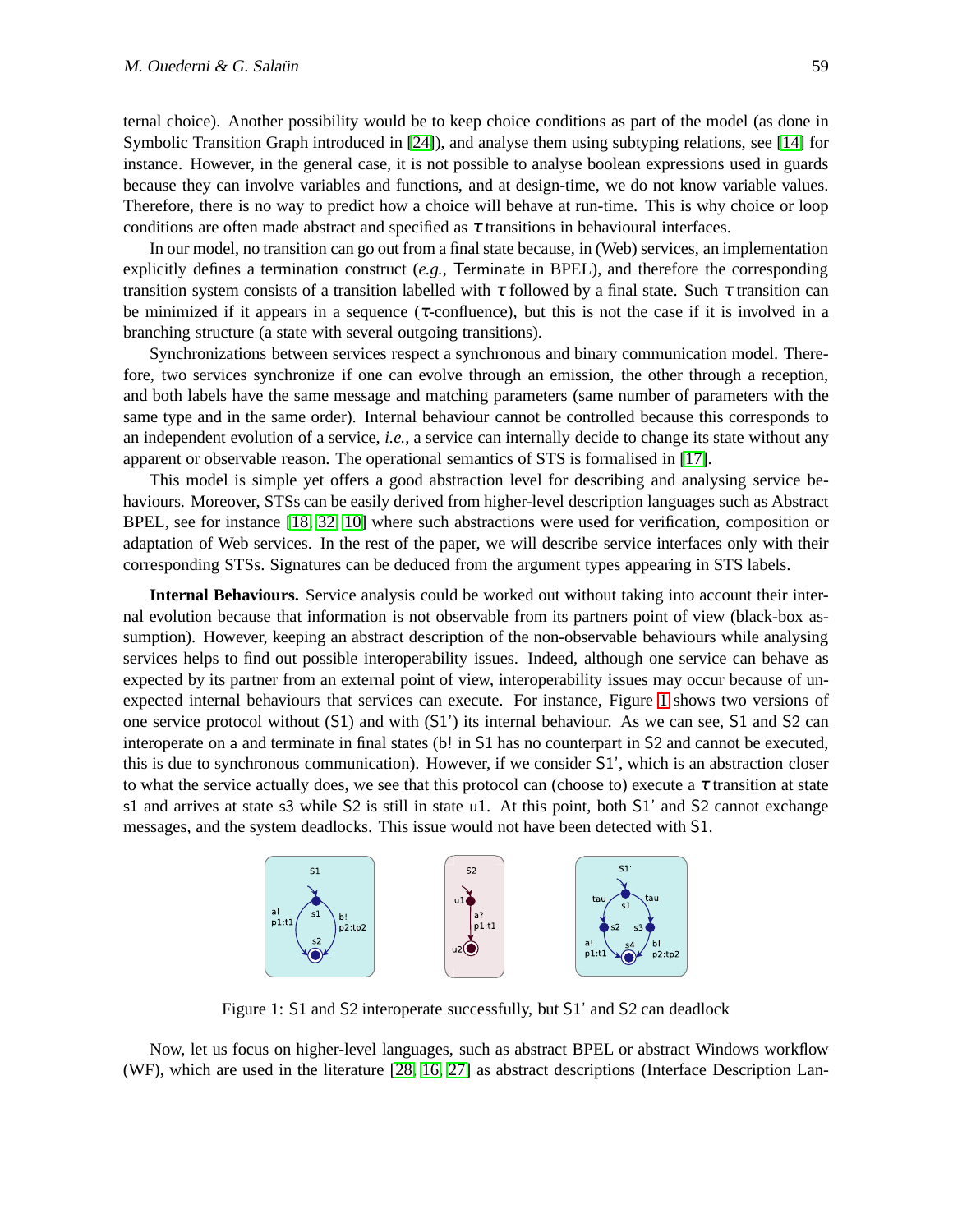guages) of service behaviours. Here we choose WF to illustrate how STSs and in particular  $\tau$  transitions are extracted from this workflow-based notation. WF describes service behaviours using a set of basic activities, *e.g.*, IfElse, Listen and While, for which it is useful to keep some  $\tau$  transitions in their respective STS descriptions.

The IfElse activity corresponds to an internal choice deciding which activity has to be performed, *e.g.*, sending different messages using the WebServiceOutput activity, depending on the condition truth value. The corresponding STS contains as many transitions labelled with  $\tau$  as there are branches in the IfElse activity (including the *else* branch), see the first example in Table [1.](#page-5-0)

Transitions labelled with  $\tau$  can describe timeouts, as it is the case in the Listen activity of WF. This activity waits for possible receptions (EventDriven). If no message is received, a timeout occurs (Delay) which stops the Listen activity. In the STS model, the Listen activity is translated into a set of branches labelled with the receptions used in this activity and a  $\tau$  transition corresponding to the timeout, see the second example in Table [1.](#page-5-0)

The While activity is used to repeat an activity as long as the loop condition is satisfied. Hence, the corresponding STS encodes this activity using a non-deterministic choice, specified using  $\tau$  transitions, between the looping behaviour and the behaviour that can be executed after the While activity (when the condition becomes false), see the third example in Table [1.](#page-5-0)

Other abstract WF activities such as Terminate, Parallel and Code can also generate  $\tau$  transitions in the corresponding STS model.

### <span id="page-4-0"></span>**3 Compatibility**

In this section, we first present three notions of compatibility, namely deadlock-freeness, unidirectionalcomplementarity and unspecified-receptions. We have chosen these notions because they are simple to understand, and often used by related work in the literature [\[7,](#page-12-3) [34,](#page-14-3) [11,](#page-13-0) [6,](#page-12-6) [17\]](#page-13-6). We will use them in the rest of this paper to illustrate the discussion. In the second half of this section, we point out the subtleties of dealing with  $\tau$  transitions when checking behavioural compatibility.

#### **3.1 Compatibility Notions**

**Deadlock-freeness.** This notion says that two service protocols are compatible if and only if, starting from their initial states, they can evolve together until reaching final states. Figure [2](#page-6-0) presents a simple example to illustrate this notion. S1 and S2 are not compatible because after interacting on action a, both services are stuck. On the other hand, S1' and S2 are deadlock-free compatible since they can interact successively on a and c, and then both terminate into a final state.

**Unidirectional-complementarity.** Two services are compatible with respect to this notion if and only if there is one service which is able to receive (send, respectively) all messages that its partner expects to send (receive, respectively) at all reachable states. Hence, the "bigger" service may send and receive more messages than the "smaller" one. Additionally, both services must be free of deadlocks. This notion is different to what is usually called simulation or preorder relation [\[31\]](#page-14-5) because the two protocols under analysis here aim at being composed, and accordingly present opposite directions. However, both definitions share the inclusion concept: one of the two protocols is supposed to accept all the actions that the other can do. Figure [3](#page-6-1) first shows two services S1 and S2 which respect this unidirectionalcomplementarity compatibility: all actions possible in S1 can be captured by S2. However, S2 does not complement S1' because S2 is not able to synchronize on action c with S1'.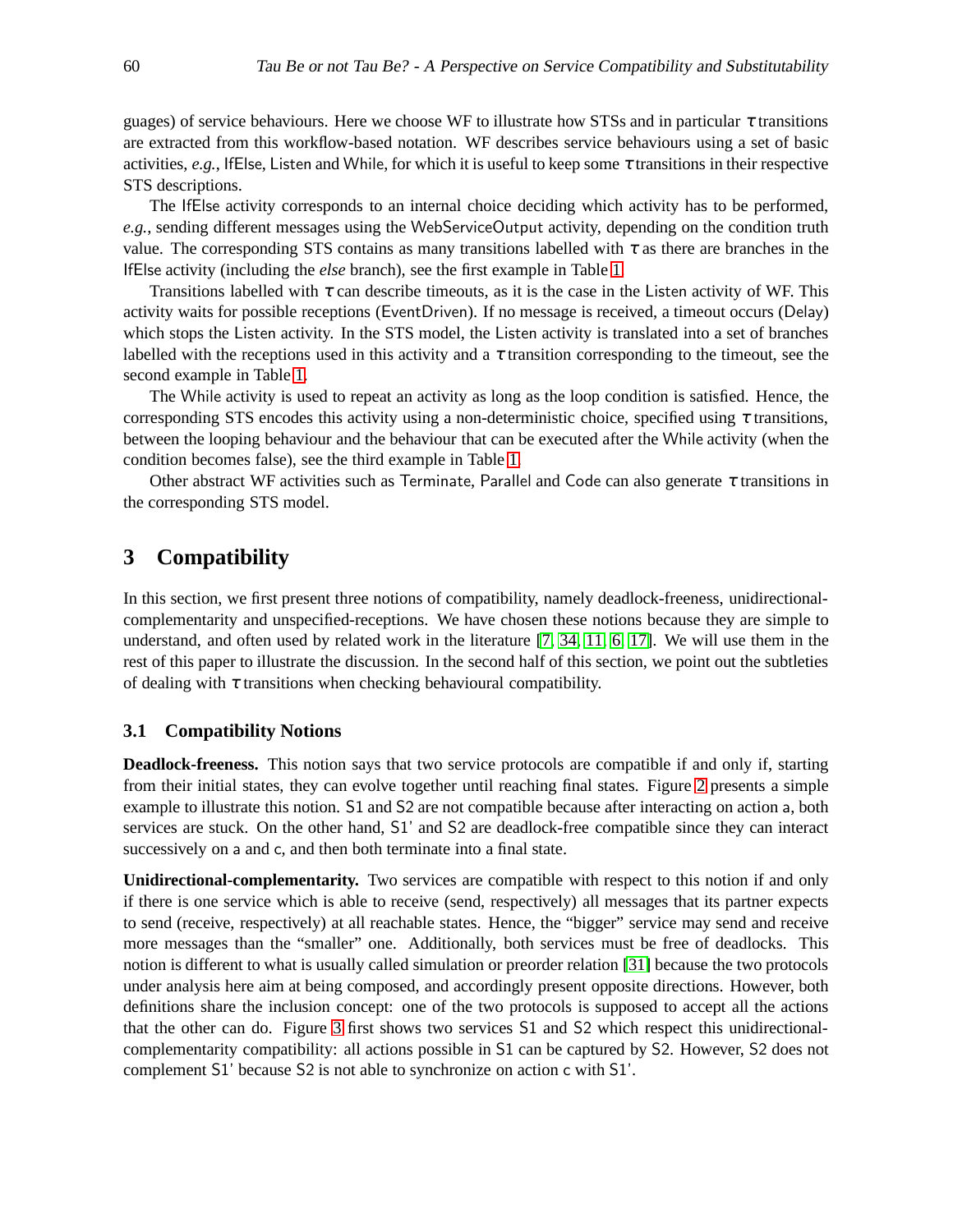

<span id="page-5-0"></span>Table 1: Examples of abstract WF activities and their corresponding STSs

**Unspecified-receptions.** This definition requires that if one service can send a message at a reachable state, then the other service must receive that emission. Furthermore, one service is able to receive messages that cannot be sent by the other service, *i.e.*, there might be additional unmatched receptions. It is also possible that one protocol holds an emission that will not be received by its partner as long as the state from which this emission goes out is unreachable when protocols interact together. Additionally, both services must be free of deadlocks. In Figure [4,](#page-6-2) S1 and S2 are not compatible because S1 cannot receive all actions that S2 can send (c!). But S1' and S2 are compatible because all emissions on both sides have a matching reception on the other.

The reader interested in the formal definitions for these compatibility notions can refer to [\[6,](#page-12-6) [17\]](#page-13-6).

#### <span id="page-5-1"></span>**3.2 Internal Behaviours**

Compatibility checking verifies that two interacting services fulfill each other's requirements. Interaction between services basically depends on synchronisations over observable actions and then can be defined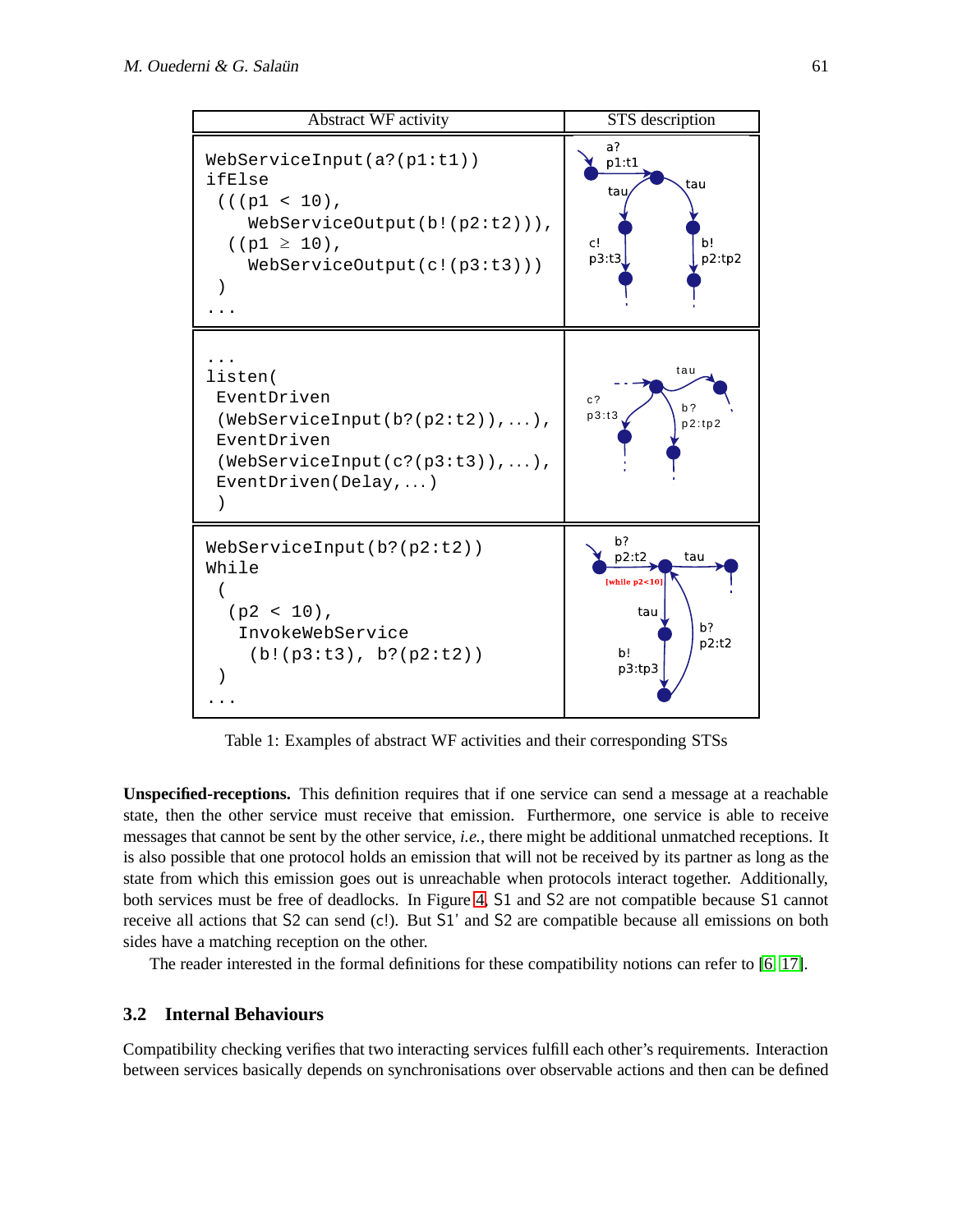

<span id="page-6-0"></span>Figure 2: Deadlock-freeness compatibility



<span id="page-6-1"></span>Figure 3: Unidirectional-complementarity compatibility



<span id="page-6-2"></span>Figure 4: Unspecified-receptions compatibility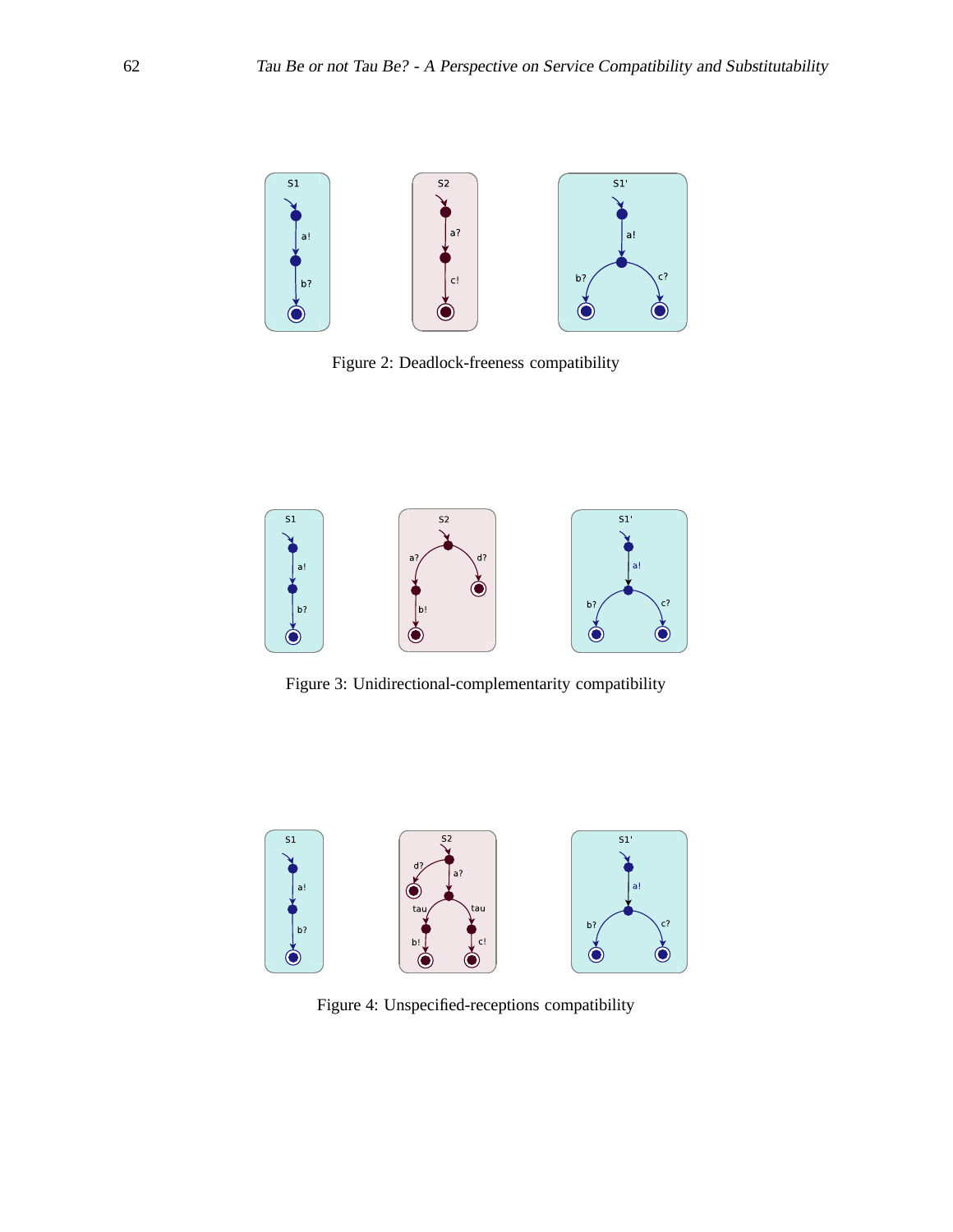

<span id="page-7-0"></span>Figure 5:  $\tau$  transitions need to be analysed

using a criterion set on these observable actions (see for instance the compatibility notions we presented previously). Since services can evolve independently through some non-controllable  $\tau$  transitions, the behavioural compatibility requires that each internal evolution must lead both services into a state in which the criterion is satisfied. This means that every time a  $\tau$  transition is traversed in one of the two STSs, the compatibility must be checked again on the target state. This way to process  $\tau$  transitions leads to a unique way to handle them all along the compatibility checking. This is not the case in the context of service substitution where services can be compared according to different ways of dealing with their internal behaviours, similarly to what is achieved in equivalence checking [\[31,](#page-14-5) [8,](#page-13-15) [21\]](#page-13-16) (see Section [4](#page-8-0) for more details on the substitutability problem).

Let us illustrate these ideas on a couple of examples. First of all, Figure [5](#page-7-0) shows that it is not enough to focus on observable actions when checking service compatibility:  $\tau$  transitions must be analysed as well. In this example, both services can interact on a and b from an observational point of view, *i.e.*, considering only observable traces without  $\tau$  transitions. However, if the compatibility check does not analyse only observational actions but also internal ones, a deadlock is detected when services S1 and S2 move to state s and s', respectively, by executing a  $\tau$  transition. Therefore, these two services are not deadlock-free compatible.

The question now is: how  $\tau$  transitions are supposed to be analysed when checking compatibility? Similarly to equivalence checking, one may want to match  $\tau$  transitions appearing in both service inter-faces together. As an example, observational (or weak) equivalence [\[31\]](#page-14-5) checks that one  $\tau$  on one side matches with a sequence of zero or more  $\tau$  on the other. Figure [6](#page-8-1) shows an example in which the state matching respects this weak relation<sup>[1](#page-7-1)</sup>. Nevertheless, these services are not compatible with respect to the unspecified-receptions compatibility<sup>[2](#page-7-2)</sup>, because S1 can evolve to state s by executing a  $\tau$  transition and S2 to s', and in this configuration, action b! in S1 has no counterpart in service S2 in state s'.

To sum up, in order to check compatibility,  $\tau$  transitions need to be analysed, and one has to check after each  $\tau$  transition that the compatibility notion is verified by the forthcoming observational actions. We also claim that reasoning on the  $\tau$  branchings as done in equivalence checking (matching  $\tau$  appearing in both interfaces) is not useful when one checks compatibility. Indeed, in order to ensure correct interactions, we do not want to match one service internal actions with those of its partner. This would be meaningless in a composition situation because these actions are non-controllable from a partner point of view, and do not have anything to see with one another. We only need to check that their observable

<span id="page-7-1"></span><sup>1</sup>Actually, services S1 and S2 are equivalent *wrt.* the observational relation if directions in one service are reversed as follows:  $\overline{l!} = l$ ?,  $\overline{l?} = l!$ . In our model, messages may come with parameters, and this check would also require to remove parameters beforehand.

<span id="page-7-2"></span><sup>&</sup>lt;sup>2</sup>Here, we chose a special example where no additional receptions appear in both services, and the parallel with equivalence checking is therefore easier to make.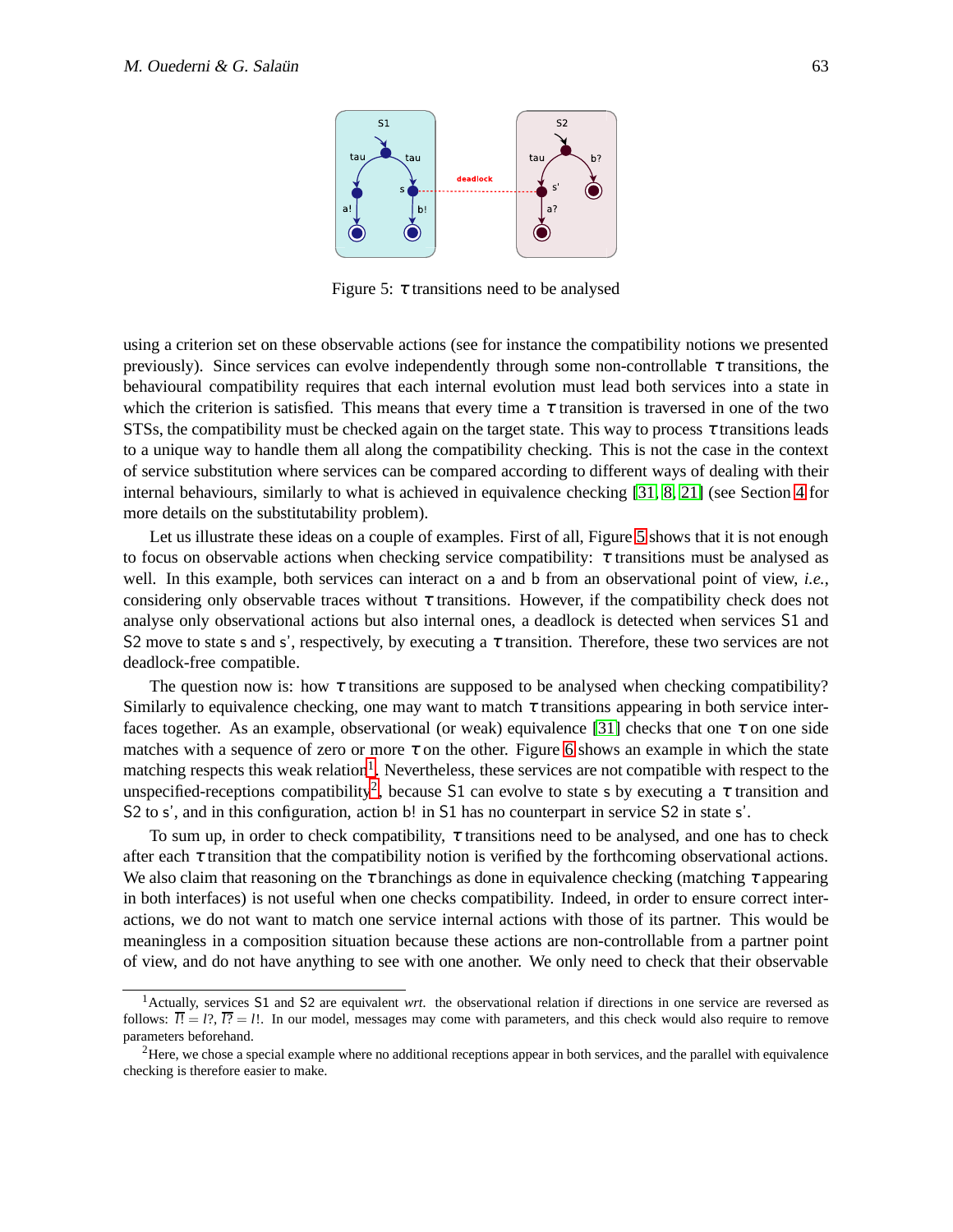

<span id="page-8-1"></span>Figure 6:  $\tau$  transitions matching is not necessary



<span id="page-8-2"></span>Figure 7: Checking substitutability as compatibility may be misleading

actions behave as defined in the compatibility notion in spite of possible  $\tau$  transitions.

## <span id="page-8-0"></span>**4 Substitutability**

Substitutability aims at replacing one service embedded as part of a larger system with another service such that the entire system is able to interact as before *(i.e.*, respecting the same compatibility notion). In this paper, we focus on context-dependent approaches, *i.e.*, where partners (sometimes called environment) are defined and known.

First of all, the substitutability problem has two formulations in the literature. Suppose we have a system consisting of two services S1 and S2, and both services are compatible *wrt.* a compatibility notion C. Imagine now that we want to substitute service S1 with a new service S1'. A first way to check if this substitution is possible is to verify that S1' and S2 are compatible *wrt.* compatibility C. A second way is to compare S1 and S1' to ensure they are related by a certain *relation*. Both solutions are valid, however the first formulation can be misleading and for this reason, we will focus on the second in the rest of this section. To illustrate this point, see the example given in Figure [7](#page-8-2) where we consider for example the unspecified-receptions compatibility. S1 and S2 are compatible *wrt.* this notion. As far as the first formulation above is considered, S1' can substitute S1 because S1' is compatible with S2 (no reachable emissions without counterpart in both protocols). Nevertheless, S1 and S1' have completely different behaviours and therefore fulfill different objectives as well (imagine for instance that action a corresponds to a search in a database, and action c to a modification of that database).

In our model, we chose a level of abstraction where we replace guards with  $\tau$  transitions. An alternative approach is to keep guards and use subtyping techniques, see for instance [\[14\]](#page-13-9), for analysis purposes when checking the substitutability problem. Since our model considers  $\tau$  transitions, we can use strong notions such as equivalences [\[31\]](#page-14-5) (or bisimulations), or more flexible ones such as simulation [\[31\]](#page-14-5) or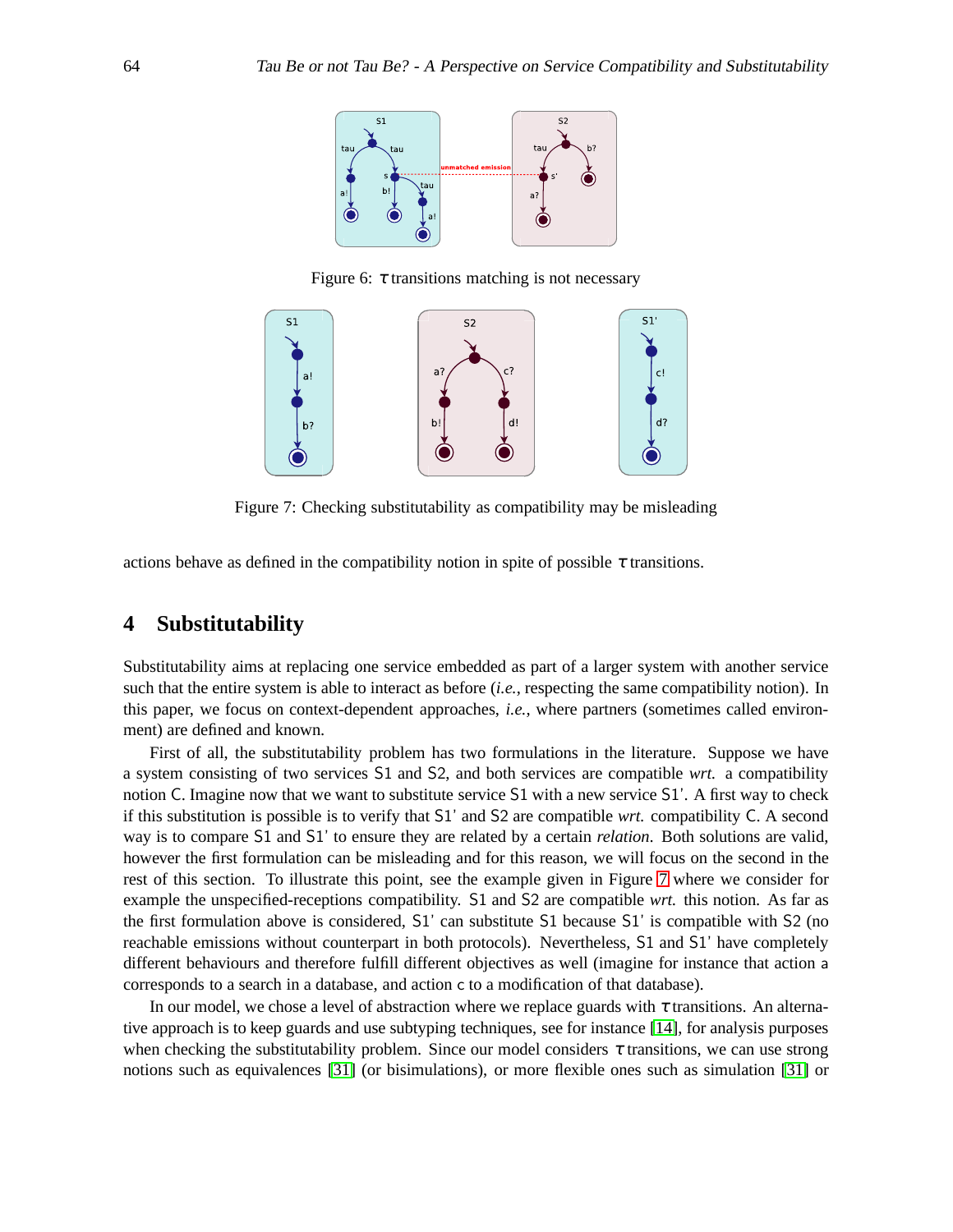

<span id="page-9-1"></span>Figure 8: Simulation is too weak to check substitutability

behavioural subtyping  $[26]$ <sup>[3](#page-9-0)</sup>. In the general case (for any compatibility definition as one of those presented in Section [3\)](#page-4-0), simulation or subtyping can be too loose. Let us focus first on the simulation (or preorder) notion. Intuitively, all the actions possible in one transition system must appear in the other. In such a case, we say that the "bigger" protocol simulates the "smaller". In Figure [8,](#page-9-1) we show that this notion is too weak to always preserve compatibility. This example shows two services S1 and S2 which are unspecified-receptions compatible. However, if we replace S1 with S1' where S1 simulates S1', then there is an emission (b!) in S2 which has no counterpart in S1', therefore S1' and S2 are not compatible.

Regarding behavioural subtyping, different definitions exist in the literature for the substitutability problem, see for instance [\[11,](#page-13-0) [5,](#page-12-7) [23\]](#page-13-18). We illustrate here with the definition proposed in [\[5\]](#page-12-7) where *"the algorithm for substitutivity checking verifies that service A demands fewer and fulfills more constraints than service B"*. In terms of transition systems, this means that a service can replace another if it can have more receptions and less emissions. Again, in the general case, this definition is not strong enough. Figure [9](#page-10-0) gives a simple example where two services S1 and S2 are deadlock-free compatible, but S1' and S2 are not, even if S1' is a behavioural subtype of S1 according to the definition quoted above. Let us emphasise here that our claim focuses on the general case (any compatibility notion). If we consider a precise compatibility notion, it can be demonstrated that this behavioural subtyping relation is enough. This is the case for instance with the unspecified-receptions compatibility (see Figure [10](#page-10-1) for an example) because the new service can have more receptions and less emissions. As a consequence, all the emissions in the service which does not change are still captured (the new service preserves all its former receptions and may have more). Moreover, the new service can only have less emissions compared to its former version, and since all the emissions in the old service had a counterpart in its partner, the new service will have corresponding receptions as well.

Equivalences are strong yet suitable relations to check the substitutability problem, because they preserve all observable actions and then the compatibility notion should be preserved as well. However, different equivalence relations exist, and they handle differently internal behaviours. In this paper, we will focus on some well-known equivalence relations, namely strong, branching, weak, and trace equivalence, from the strongest to the weakest notions (see [\[20\]](#page-13-19) for more details on these notions and their formal relationship).

As far as substitutability is concerned, a strong equivalence or bisimulation [\[31\]](#page-14-5) is too strong because it requires to match not only observable actions but also  $\tau$  transitions. Perfectly matching these internal transitions does not make sense in the Web services area because two service implementations can sligthly differ yet exhibit exactly the same behaviour from an external point of view.

<span id="page-9-0"></span> $3$ Refinement is also a notion used for the substitution problem, see [\[5,](#page-12-7) [23\]](#page-13-18) for example. This notion is stronger than subtyping [\[23\]](#page-13-18), but we will not talk about it in this paper because our goal is to focus on  $\tau$  handling and not to give a survey on substitution notions.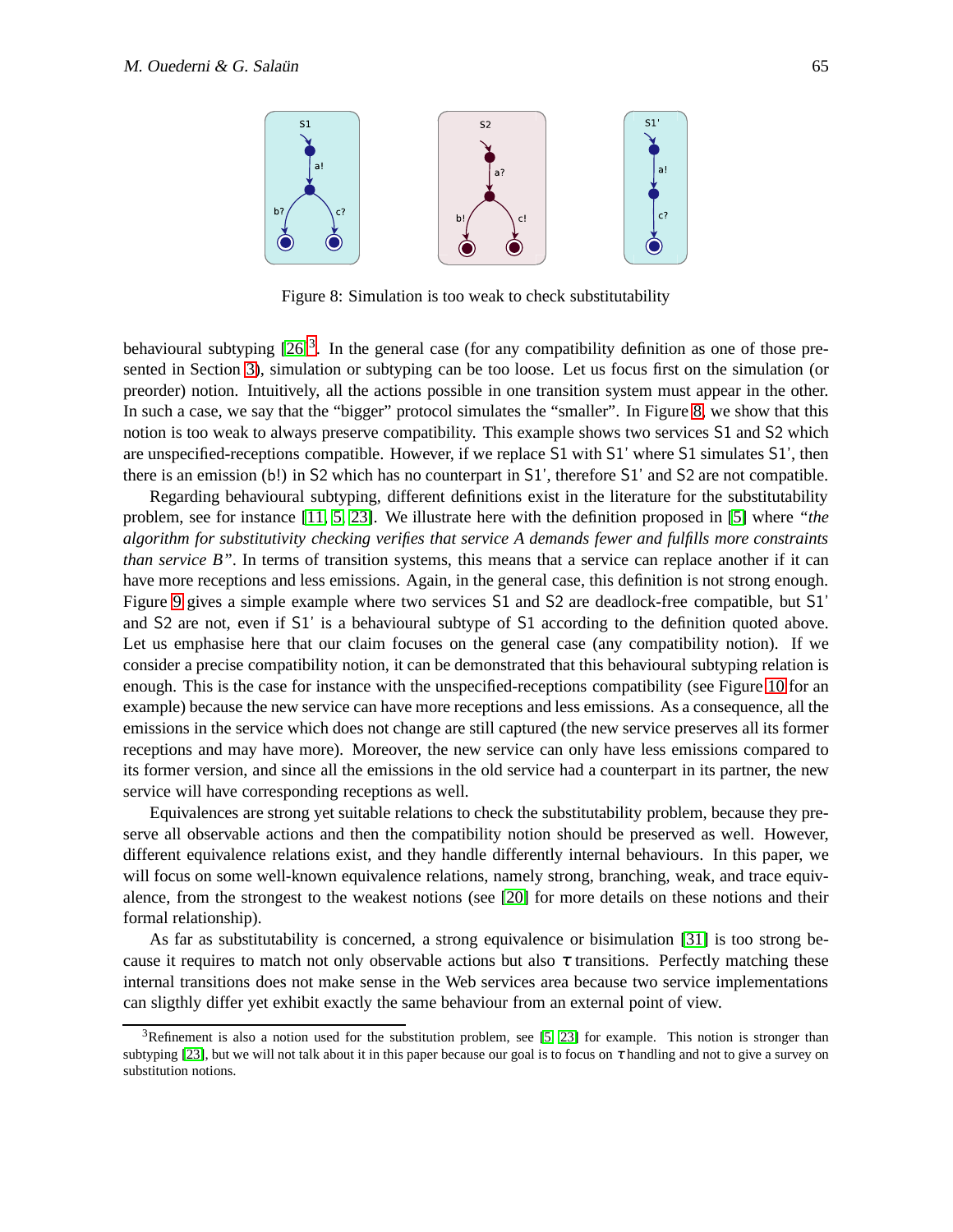

Figure 9: Behavioural subtyping is too weak in the general case

<span id="page-10-0"></span>

<span id="page-10-1"></span>Figure 10: Behavioural subtyping works for precise compatibility notions, *e.g.*, unspecified-receptions

At the other extremity, trace equivalence is too weak because this relation only analyses the observable behaviour, and does not preserve compatibility. Figure [11](#page-10-2) shows an example where S1 and S2 are two services respecting a deadlock-freeness compatibility. However, if we replace S1 by S1', even if S1 and S1' are trace equivalent, S1' and S2 are not deadlock-free compatible because a deadlock occurs if S1' decides to execute the  $\tau$  transition.

Weak and branching equivalences are the strongest of the weak equivalences [\[20\]](#page-13-19). These two notions preserve behavioural properties (does not add deadlocks for instance) on observable actions. Consequently, these two equivalence relations are adequate to verify the substitutability of one service by another. Such results were formally proven for weak equivalence [\[13\]](#page-13-4). Branching equivalence is stronger than weak equivalence, and is checked more efficiently from a computational point of view, so it should be preferred if huge protocols are involved when checking substitutability.



<span id="page-10-2"></span>Figure 11: Trace equivalence is too weak to check substitutability, and does not preserve compatibility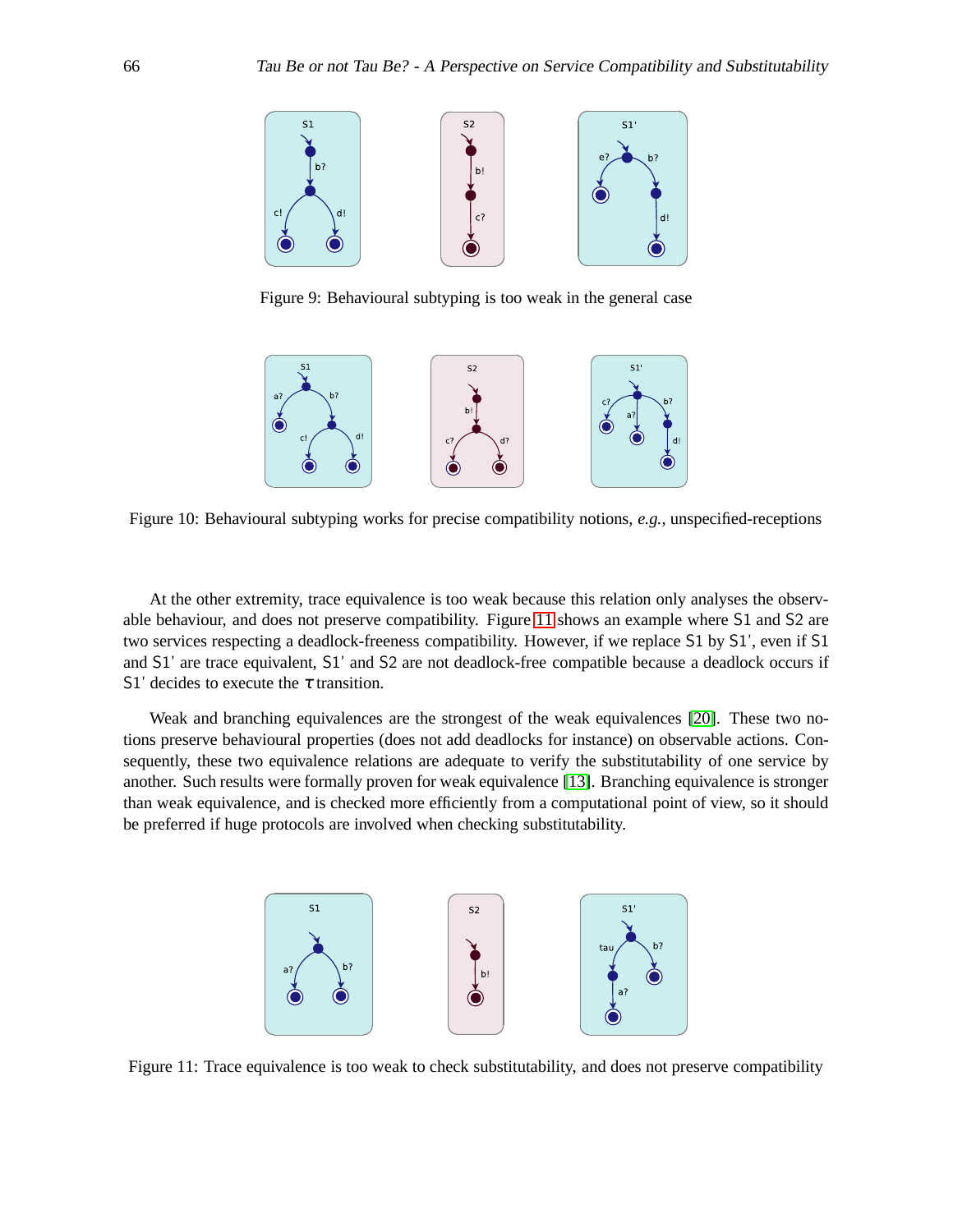## <span id="page-11-0"></span>**5 Related Work**

In this section, we overview works existing on the compatibility and substitutability questions, with a specific focus on approaches handling internal behaviours in their model and solutions.

#### **5.1 Compatibility**

To the best of our knowledge, here are the approaches [\[11,](#page-13-0) [22,](#page-13-20) [33,](#page-14-6) [1,](#page-12-1) [17\]](#page-13-6) which take  $\tau$  transitions into account in their description models. In [\[22\]](#page-13-20), the author relies on a bisimulation algorithm to define the compatibility of (Web) services which are described using Petri nets. The bisimulation-based compatibility associates  $\tau$  transitions in the same way as Milner's strong equivalence. Matching  $\tau$  transitions as done in the strong equivalence does not make sense when checking services compatibility in our opinion.

In [\[11\]](#page-13-0), a compatibility notion based on the  $\pi$ -calculus considers two services to be compatible if they are deadlock-free. In [\[1\]](#page-12-1), the authors rely on an automata-based model and define context-dependent compatibility. This work considers two interfaces to be compatible if their product can be composed with a third component and this composition is deadlock-free. In these two works, the authors propose to analyse  $\tau$  transitions similarly to what is introduced in Section [3.2,](#page-5-1) *i.e.*, each internal evolution must lead the system into states where the deadlock-freeness is preserved.

A  $\pi$ -calculus description model is also used in [\[33\]](#page-14-6) where two services are compatible if there is always at least one sequence of interactions that make them reach final states. This notion is quite weak when composing services because the deadlock-freeness property cannot be guaranteed. In [\[33\]](#page-14-6),  $\tau$  transitions only appear as the visible result of synchronisations (as defined in the  $\pi$ -calculus or CCS semantics). Then, two services are considered compatible if their composition can engage a sequence of  $\tau$  actions until reaching final states. Therefore, no particular processing is associated to  $\tau$  transitions in this approach.

In a previous paper [\[17\]](#page-13-6), we considered an automata-based model and proposed a generic framework which automatically checks service protocols according to a compatibility notion passed as parameter. Three strategies for handling  $\tau$  transitions were implemented, namely strong, weak and trace. These strategies are inspired from the ways of associating internal behaviours proposed by the strong, weak and trace equivalence relations. Considering different ways of dealing with  $\tau$  transitions does not impact the result of the compatibility check, but adds an additional analysis on  $\tau$  branchings.

#### **5.2 Substitutability**

Here again, our goal is not to survey all existing works but only those which use internal behaviours in their interface model. First, Hameurlain [\[22\]](#page-13-20) addresses the substitutability of component protocols described with Petri nets. The substitutability notion used in this paper is a strong bisimulation as introduced by Milner in [\[31\]](#page-14-5). Replacing components using this relation enables to preserve system compatibility. However, it is a very strict relation as far as the matching of  $\tau$  transitions is concerned, and weaker relations may be enough to preserve this compatibility.

In [\[13\]](#page-13-4), the authors check component substitutability using weak bisimulation. They show that whenever there is a system in which a component is replaced with an observationally equivalent one, the system remains equivalent to the former one. This relation is less restrictive than strong bisimulation used in [\[22\]](#page-13-20).

More recently, [\[14\]](#page-13-9) used a Finite State Machine (FSM) model to formalise a substitutability notion for Web services which preserves compatibility. The authors consider a symmetric approach which re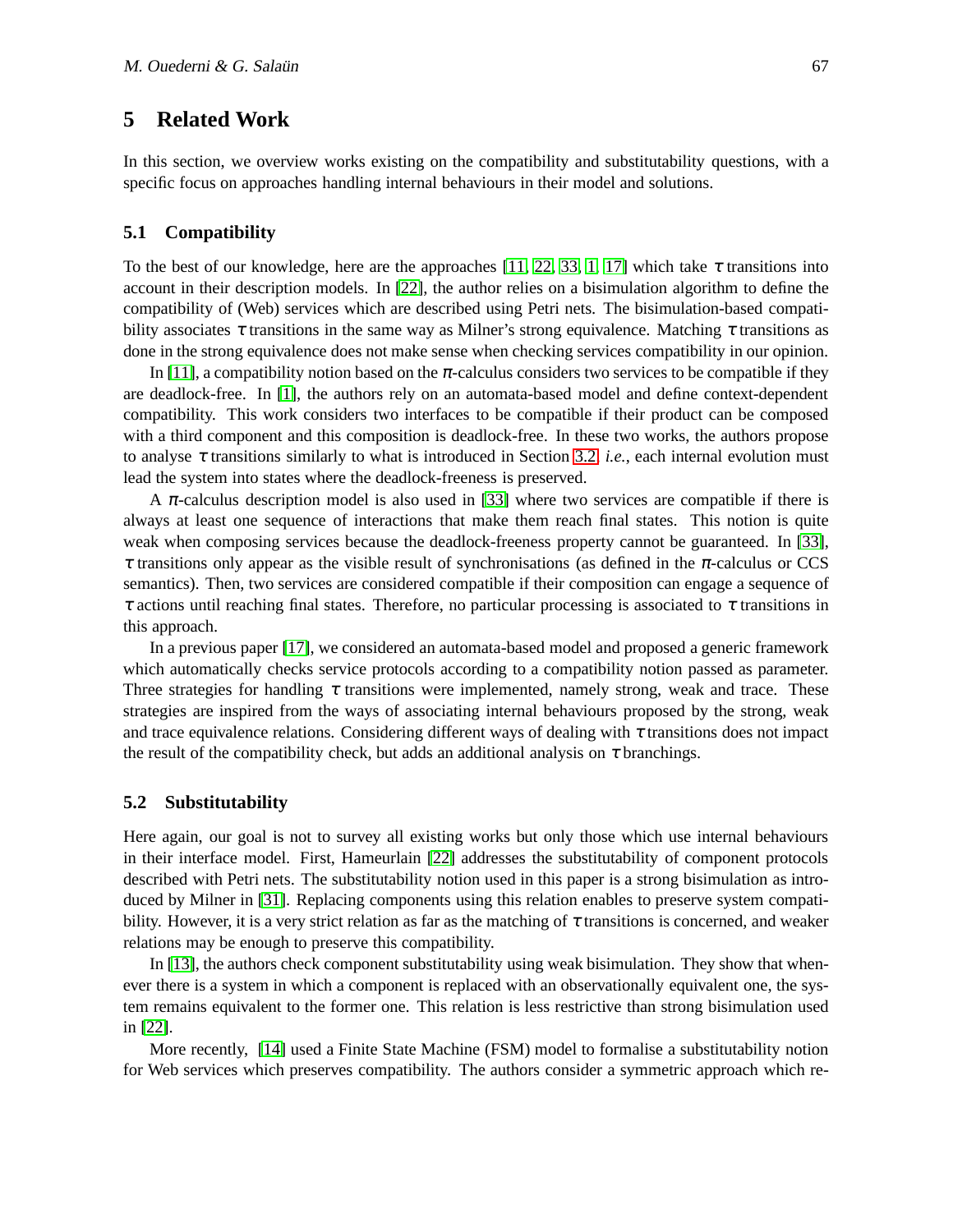quires that services must have the same traces. In this paper, pre/post-conditions are used rather than  $\tau$  transitions. Therefore, the authors compare these conditions using a subtyping relation: the preconditions of an old service must be simulated by those of the new service and the post-conditions of the new service must be simulated by those of the old service.

### <span id="page-12-5"></span>**6 Concluding Remarks**

In this paper, we have focused on behavioural models of service interfaces, especially those involving internal behaviours. Those behaviours are essential because if they are not taken into account in service models, the composition or substitution of services may cause erroneous executions. We have discussed various solutions to handle internal behaviours when checking compatibility and substitutability of services. Our conclusions are the following: (i) when checking compatibility, the notion to be ensured has to be verified after every internal behaviour appearing in each behavioural interface, and (ii) when checking substitutability, behavioural models need to be equivalent *wrt.* a relation stronger enough (such as weak or branching equivalence) to preserve all properties on observable behaviours.

Now, we would like to conclude with four challenges which are still some open issues in the context of the compatibility and substitutability checking: (i) generalising existing approaches to consider not only two services but a set of services (compatibility of *n* services, substitution of *k* services involved in a system by *m* new services, etc.), (ii) considering an asynchronous communication model (*e.g.*, based on message queues), (iii) proving that branching equivalence is better than weak equivalence when checking service substitutability, and (iv) not only returning a boolean result but, if services cannot be properly composed or replaced (*false* result), detecting the mismatches and measuring the compatibility/substitutability degree separating both protocols.

**Acknowledgements.** The authors thank Radu Mateescu for interesting comments on an earlier version of this paper, and Francisco Dur´an for fruitful discussions on this topic. This work has been partially supported by the project TIN2008-05932 funded by the Spanish Ministry of Innovation and Science (MICINN) and FEDER.

## <span id="page-12-1"></span>**References**

- [1] L. de Alfaro & T. Henzinger (2001): *Interface Automata*. In: Proc. of ESEC/FSE'01, ACM Press, pp. 109–120.
- <span id="page-12-2"></span>[2] S. Becker, A. Brogi, I. Gorton, S. Overhage, A. Romanovsky & M. Tivoli (2006): *Towards an Engineering Approach to Component Adaptation*. In: Architecting Systems with Trustworthy Components, Lecture Notes in Computer Science 3938, Springer-Verlag, pp. 193–215.
- <span id="page-12-4"></span>[3] D. Bergamini, N. Descoubes, C. Joubert & R. Mateescu (2005): BISIMULATOR*: A Modular Tool for Onthe-Fly Equivalence Checking*. In: Proc. of TACAS'05, Lecture Notes in Computer Science 3440, Springer-Verlag, pp. 581–585.
- <span id="page-12-0"></span>[4] A. Beugnard, J.-M. J´ez´equel & N. Plouzeau (1999): *Making Components Contract Aware*. IEEE Computer 32(7), pp. 38–45.
- <span id="page-12-7"></span>[5] D. Beyer, A. Chakrabarti & T. A. Henzinger (2005): *Web Service Interfaces*. In: Proc. of WWW'05, pp. 148–159.
- <span id="page-12-6"></span>[6] L. Bordeaux, G. Salaün, D. Berardi & M. Mecella (2004): *When are Two Web Services Compatible?* In: Proc. of TES'04, Lecture Notes in Computer Science 3324, Springer-Verlag, pp. 15–28.
- <span id="page-12-3"></span>[7] D. Brand & P. Zafiropulo (1983): *On Communicating Finite-State Machines*. J. ACM 30(2), pp. 323–342.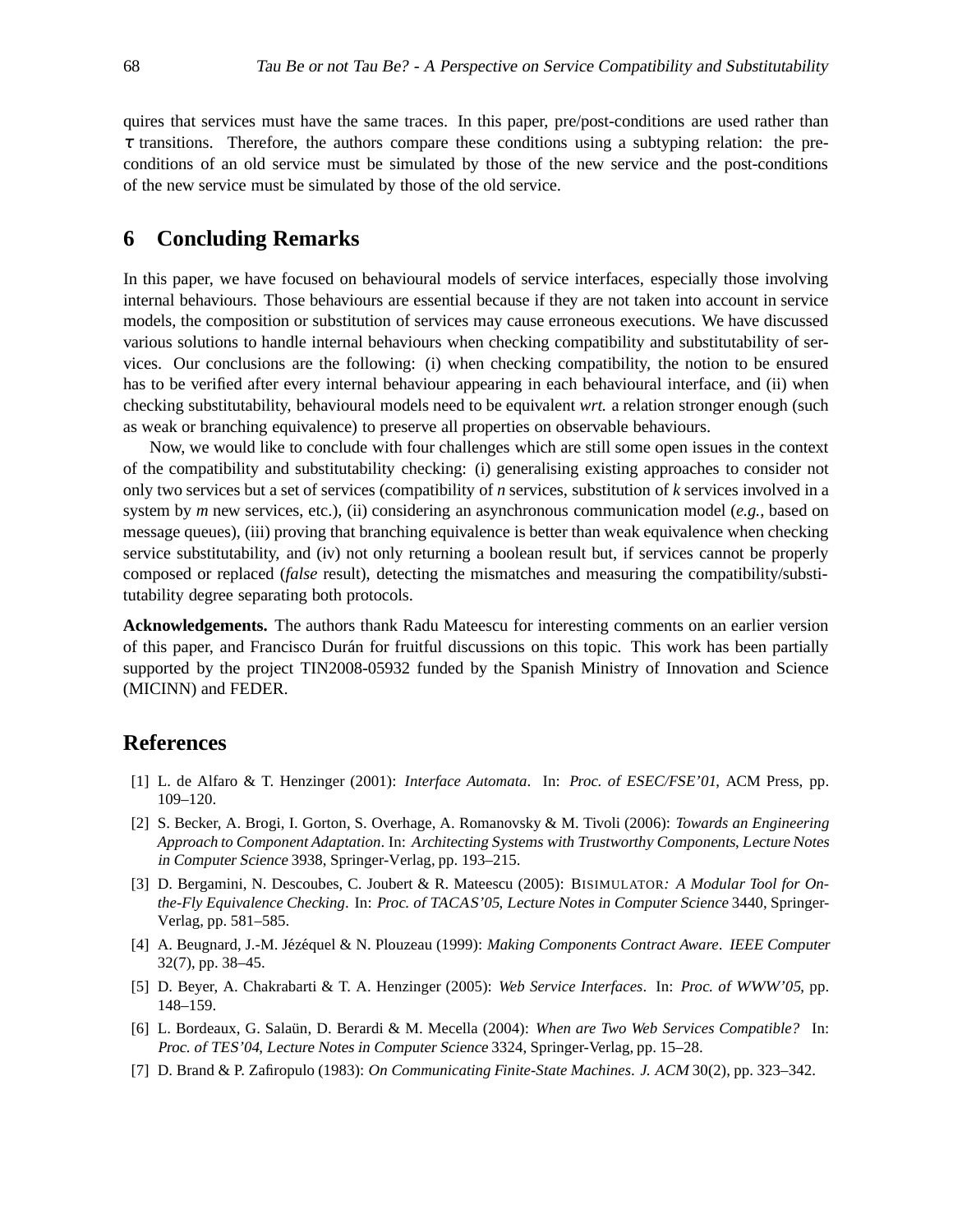- <span id="page-13-15"></span>[8] S. D. Brookes, C. A. R. Hoare & A. W. Roscoe (1984): *A Theory of Communicating Sequential Processes*. Journal of the ACM 31(3), pp. 560–599.
- <span id="page-13-1"></span>[9] M. Buchi & W. Weck (1999): *The Greybox Approach: When Blackbox Specifications Hide Too Much*. Technical Report 297, Turku Center for Computer Science.
- <span id="page-13-11"></span>[10] J. C´amara, J. Antonio Mart´ın, G. Sala¨un, J. Cubo, M. Ouederni, C. Canal & E. Pimentel (2009): *ITACA: An Integrated Toolbox for the Automatic Composition and Adaptation of Web Services*. In: Proc. of ICSE'09, IEEE, pp. 627–630.
- <span id="page-13-0"></span>[11] C. Canal, E. Pimentel & J. M. Troya (2001): *Compatibility and Inheritance in Software Architectures*. Sci. Comput. Program. 41(2), pp. 105–138.
- <span id="page-13-3"></span>[12] C. Canal, P. Poizat & G. Salaün (2008): *Model-Based Adaptation of Behavioural Mismatching Components*. IEEE Transactions on Software Engineering 34(4), pp. 546–563.
- <span id="page-13-4"></span>[13] I. Cerná, P. Vareková & B. Zimmerova (2007): *Component Substitutability via Equivalencies of Component-Interaction Automata*. In: Proc. of FACS'07, ENTCS 182, pp. 39–55.
- <span id="page-13-9"></span>[14] H.S. Chae, J.S. Lee & J.H. Bae (2008): *An Approach to Checking Behavioral Compatibility between Web Services*. International Journal of Software Engineering and Knowledge Engineering 18(2), pp. 223–241.
- <span id="page-13-5"></span>[15] M. Clavel, F. Durán, S. Eker, P. Lincoln, N. Martí-Oliet, J. Meseguer & C.L. Talcott, editors (2007): *All About Maude - A High-Performance Logical Framework, How to Specify, Program and Verify Systems in Rewriting Logic*, Lecture Notes in Computer Science 4350. Springer.
- <span id="page-13-13"></span>[16] J. Cubo, G. Sala¨un, C. Canal, E. Pimentel & P. Poizat (2008): *A Model-Based Approach to the Verification and Adaptation of WF/.NET Components*. In: Proc. of FACS'07, ENTCS 215, pp. 39–55.
- <span id="page-13-6"></span>[17] F. Duran, M. Ouederni & G. Salaün (2009): *Checking Protocol Compatibility using Maude*. In: Proc. of FOCLASA'09, ENTCS 255, pp. 65–81.
- <span id="page-13-10"></span>[18] X. Fu, T. Bultan & J. Su (2004): *Analysis of Interacting BPEL Web Services*. In: Proc. of WWW'04, ACM Press, pp. 621–630.
- <span id="page-13-7"></span>[19] H. Garavel, R. Mateescu, F. Lang & W. Serwe (2007): *CADP 2006: A Toolbox for the Construction and Analysis of Distributed Processes*. In: Proc. of CAV'07, Lecture Notes in Computer Science 4590, Springer-Verlag, pp. 158–163.
- <span id="page-13-19"></span>[20] R. J. van Glabbeek (2001): *The Linear Time - Branching Time Spectrum I*, chapter 1, pp. 3–99. Handbook of Process Algebra. Elsevier.
- <span id="page-13-16"></span>[21] R. J. van Glabbeek & W. P. Weijland (1996): *Branching Time and Abstraction in Bisimulation Semantics*. J. ACM 43(3), pp. 555–600.
- <span id="page-13-20"></span>[22] N. Hameurlain (2005): *On Compatibility and Behavioural Substitutability of Component Protocols*. In: Proc. of SEFM'05, IEEE Computer Society, pp. 394–403.
- <span id="page-13-18"></span>[23] N. Hameurlain (2007): *Flexible Behavioural Compatibility and Substitutability for Component Protocols: A Formal Specification*. In: Proc. of SEFM'07, IEEE Computer Society, pp. 391–400.
- <span id="page-13-8"></span><span id="page-13-2"></span>[24] M. Hennessy & H. Lin (1995): *Symbolic Bisimulations*. Theor. Comput. Sci. 138(2), pp. 353–389.
- [25] J. Henriksson, F. Heidenreich, J. Johannes, S. Zschaler & U. Aßmann (2007): *How Dark Should a Component Black-box Be? The Reuseware Answer*. In: Proc. of WCOP'07.
- <span id="page-13-17"></span>[26] B. Liskov & J. M. Wing (1994): *A Behavioral Notion of Subtyping*. ACM Trans. Program. Lang. Syst. 16(6), pp. 1811–1841.
- <span id="page-13-14"></span>[27] J. A. Martín & E. Pimentel (2009): *Automatic Generation of Adaptation Contracts*. In: Proc. of FO-CLASA'08, ENTCS 229, Elsevier, pp. 115–131.
- <span id="page-13-12"></span>[28] R. Mateescu, P. Poizat & G. Salaün (2008): *Adaptation of Service Protocols Using Process Algebra and Onthe-Fly Reduction Techniques*. In: Proc. of ICSOC'08, Lecture Notes in Computer Science 5364, Springer, pp. 84–99.